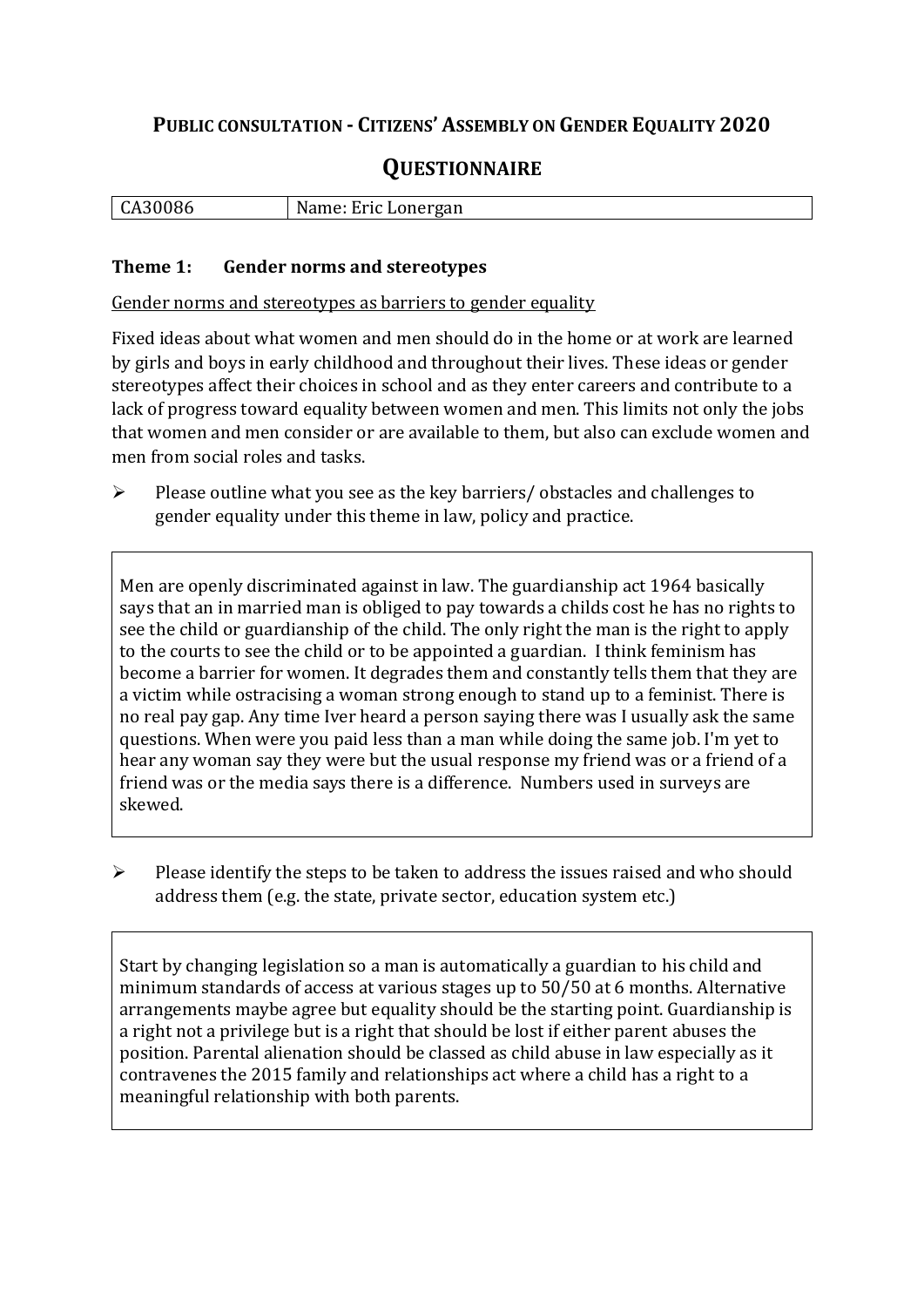### **Theme 2: Work: Occupational segregation by gender, gender discrimination and the gender pay gap**

Women and men are often concentrated into different kinds of jobs and within the same occupations, women are often in work that is less well paid and has less opportunities for career advancement. Women often work in areas where they can work part-time so as to fit in with their caring responsibilities. While many men work in low paid jobs, many professions dominated by women are also low paid, and professions that have become female-dominated have become lower paid. This worsens the gender pay gap (the average difference between the wages of women and men who are working).

➢ Please outline what you see as the key barriers/ obstacles and challenges to gender equality under this theme in law, policy and practice.

If women want the same income as men start doing the same jobs. Start labouring on sites, start applying for stem subjects rather than choosing hairdressing and the likes. The majority of barrier aren't real or are put there by other women.

 $\triangleright$  Please identify the steps to be taken to address the issues raised and who should address them (e.g. the state, private sector, education system etc.)

### **Theme 3. Care, paid and unpaid, as a social and family responsibility**

Care -- the social responsibility of care and women and men's co responsibility for care, especially within the family

Women remain disproportionately responsible for unpaid care and often work in poorly paid care work. For working parents or [lone parents,](https://aran.library.nuigalway.ie/bitstream/handle/10379/6044/Millar_and_Crosse_Activation_Report.pdf?sequence=1&isAllowed=y) balancing paid work with parenting and or caring for older and dependent adults presents significant challenges. Women are [most disadvantaged by these challenges,](https://eige.europa.eu/gender-equality-index/game/IE/W) yet men also suffer from lack of opportunities to share parenting and caring roles. Despite recent legislation and policy initiatives to support early years parental care, [inequalities in the distribution of unpaid](https://www.ihrec.ie/app/uploads/2019/07/Caring-and-Unpaid-Work-in-Ireland_Final.pdf)  [care](https://www.ihrec.ie/app/uploads/2019/07/Caring-and-Unpaid-Work-in-Ireland_Final.pdf) continue between women and men. The cost of childcare has been identified as a particular barrier to work for women alongside responsibilities of caring for older relatives and dependent adults.

- ➢ Please outline what you see as the key barriers/ obstacles and challenges to gender equality under this them in law, policy and practice.
- ➢ Please identify the steps to be taken to address the issues raised and who should address theme (e.g. the state, private sector, education system etc.)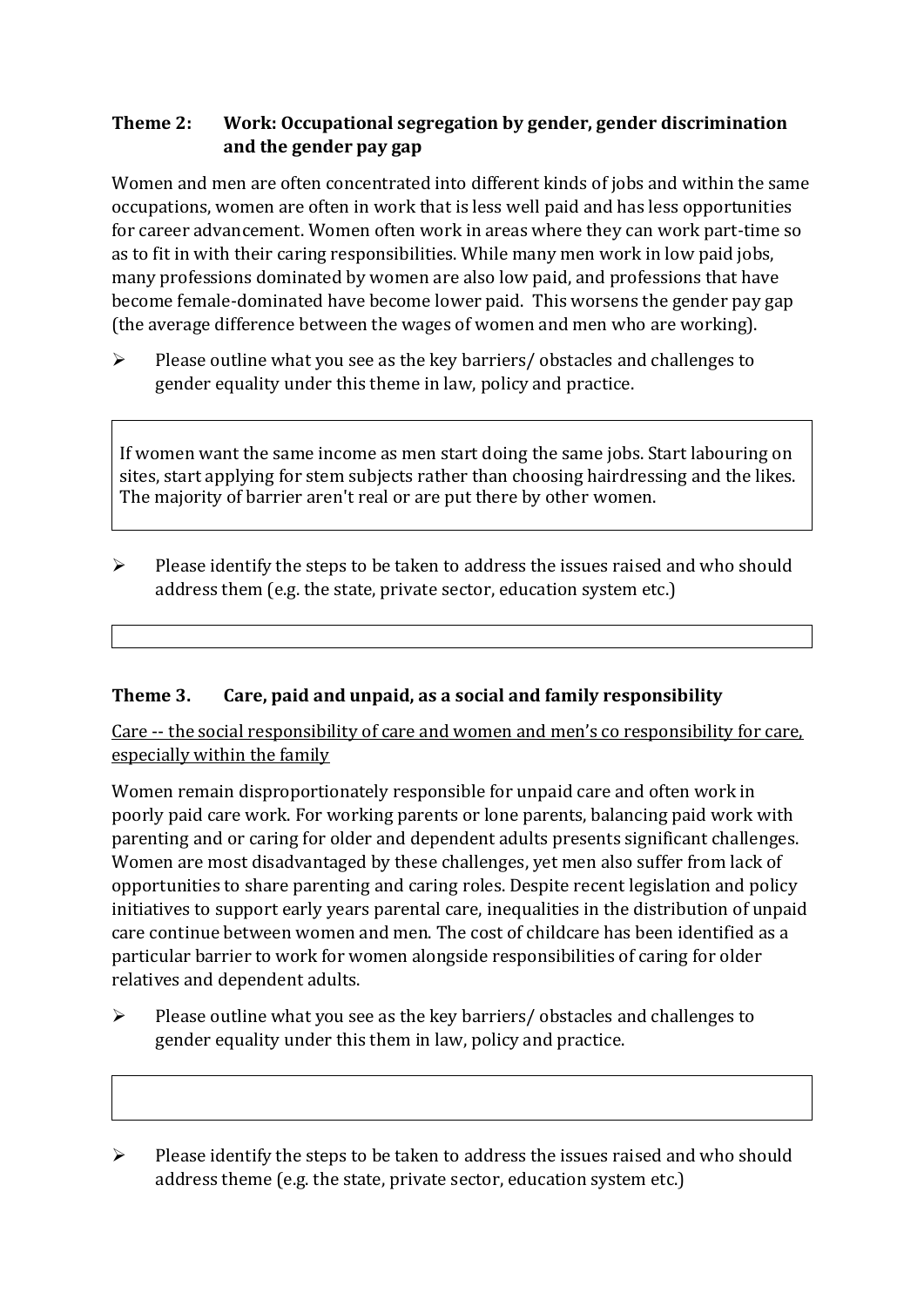#### **Theme 4: Women's access to, and representation in, public life and decision making**

Ensure women's participation and representation in decision-making and leadership in the workplace, political and public life

Women are systematically underrepresented in leadership in [economic](https://eige.europa.eu/gender-equality-index/2019/compare-countries/power/2/bar) and [political](https://eige.europa.eu/gender-equality-index/2019/compare-countries/power/1/bar)  [decision-](https://eige.europa.eu/gender-equality-index/2019/compare-countries/power/1/bar)making. Despite the introduction of a candidate gender quota (through the system of party funding) for national political office, and [initiatives](https://betterbalance.ie/) to support women's access to corporate decision-making roles, men continue to dominate leadership positions. There are also issues to be considered around how media represents women and men.

➢ Please outline what you see as the key barriers/ obstacles and challenges to gender equality under this theme in law, policy and practice.

Quota to any position is not equal opportunities it is forcing equal outcomes. Almost every position is open to a woman just like a man they must all show their worth. Hiring someone based on sex to fill a quota is sexual discrimination. All the excuses for not being able to get decent jobs as a woman, single or not takes from those single mothers I see regularly working in good jobs and still managing to run a household. They work their butt's off only to hear people who couldn't be arsed trying complain about the cost of things.

 $\triangleright$  Please identify the steps to be taken to address the issues raised and who should address them (e.g. the state, private sector, education system etc.)

Child care for workers should be increased and reduced for non workers.

### **5. Where does gender inequality impact most?**

To conclude we would be interested in your response to the following question: In which area do you think gender inequality matters most?

Please rank the following in order of importance, 1 being the most important:

- Paid work 3
- Home & family life 1